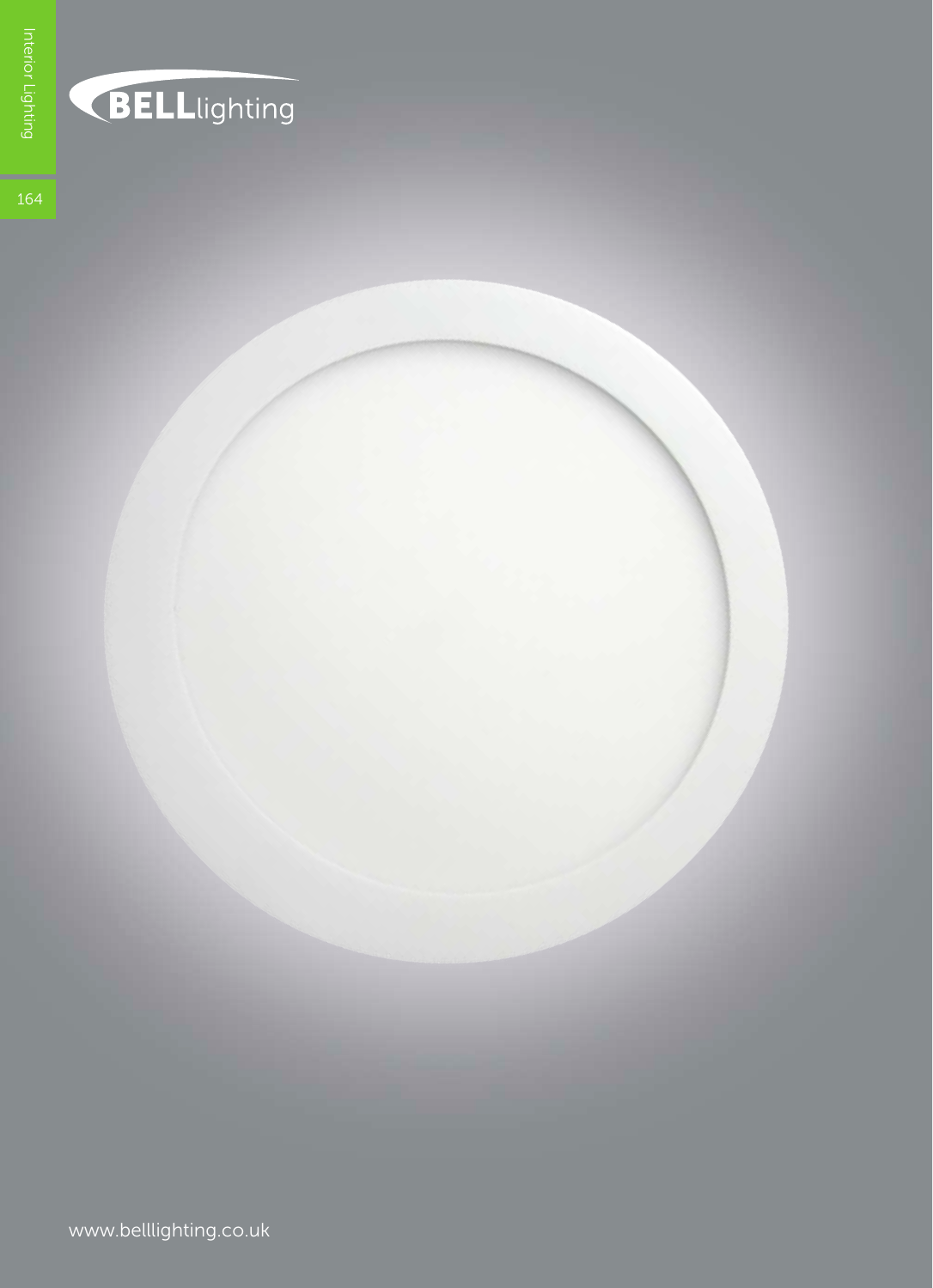165



## LED Round Panel

The super slim design of the BELL Arial LED Round Panel makes this range of products ideal for office & educational environments alike. The complete range covers cut outs ranging from 130mm up to 282mm.

- Super slimline profile
- Remote Micro Driver
- Complete range covering sizes 146mm 300mm
- Flicker Free Driver to ensure safety in public areas
- 30000 Hours
- 0-10V dimming or DALI dimming options available
- Emergency panels with 3 year battery guarantee available



LMR80: Maximum 20% of lumen depreciation over rated hours. B10: Maximum 10% of fittings failure rate over rated hours



| Model      | A     | Cut-Out |
|------------|-------|---------|
| 9W         | 146mm | 130mm   |
| 12W        | 170mm | 160mm   |
| <b>15W</b> | 190mm | 180mm   |
| <b>18W</b> | 225mm | 210mm   |
| 24W        | 300mm | 282mm   |

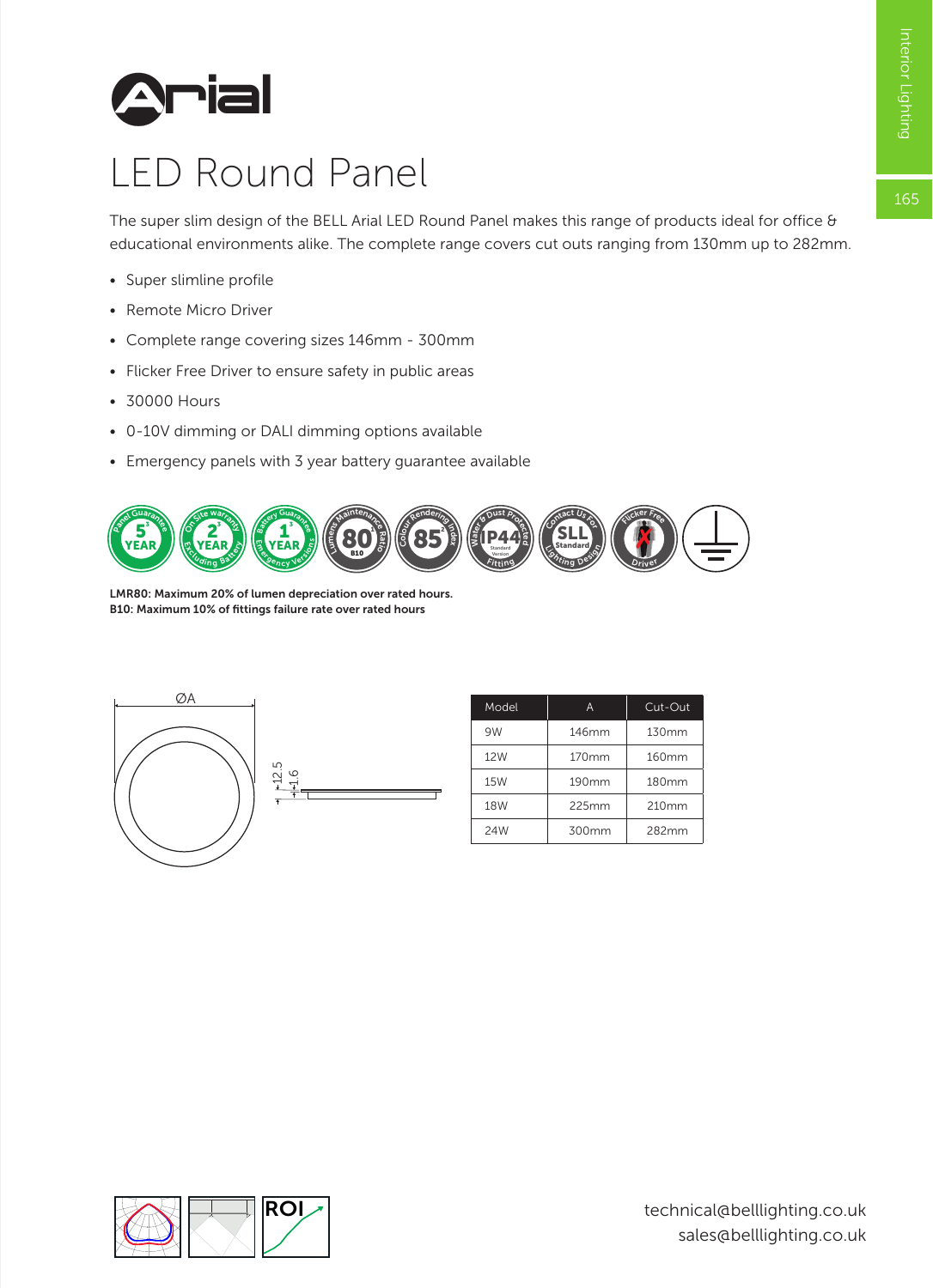

## LED Round Panel

| <b>Technical Specification</b>     |                                                              |
|------------------------------------|--------------------------------------------------------------|
| Construction                       | Aluminium + PMMA                                             |
| Driver                             | <b>BELL</b>                                                  |
| LED Chip                           | Philips                                                      |
| IP Rating                          | IP44                                                         |
| Operating Temp                     | $0^{\circ}$ C to +35 $^{\circ}$ C                            |
| Input Voltage                      | 220 - 240V                                                   |
| Power Factor                       | > 0.9                                                        |
| <b>CRI</b>                         | 85 - Exceeds EU standard of Ra 80 for Colour Rendering Index |
| <b>LMR</b>                         | 80 - Exceeds EU standard of 70 for Lumens Maintenance Ratio  |
| L1A / L1B / L2A / L2B<br>Compliant | Yes                                                          |
| <b>Emergency Battery Type</b>      | NiCd 1 Year Emergency / LiFePO4 3 Year Emergency             |

| Code  | W  | Description                               | Lm   | Temp  | Hours |
|-------|----|-------------------------------------------|------|-------|-------|
| 09730 | 9  | Ø 146mm Arial Round LED Panel             | 630  | 4000K | 30000 |
| 09729 | 12 | Ø 170mm Arial Round LED Panel             | 1130 | 4000K | 30000 |
| 09731 | 15 | Ø 190mm Arial Round LED Panel             | 1520 | 4000K | 30000 |
| 09732 | 18 | Ø 225mm Arial Round LED Panel             | 1800 | 4000K | 30000 |
| 09733 | 24 | Ø 300mm Arial Round LED Panel             | 2430 | 4000K | 30000 |
| 09695 | 9  | Ø 146mm Arial Round LED Panel - Emergency | 630  | 4000K | 30000 |
| 09696 | 12 | Ø 170mm Arial Round LED Panel - Emergency | 1130 | 4000K | 30000 |
| 09697 | 15 | Ø 190mm Arial Round LED Panel - Emergency | 1520 | 4000K | 30000 |
| 09698 | 18 | Ø 225mm Arial Round LED Panel - Emergency | 1800 | 4000K | 30000 |
| 09699 | 24 | Ø 300mm Arial Round LED Panel - Emergency | 2430 | 4000K | 30000 |
| 09744 | 9  | Ø 146mm Arial Round LED Panel - 0-10y Dim | 630  | 4000K | 30000 |
| 09745 | 12 | Ø 170mm Arial Round LED Panel - 0-10y Dim | 1130 | 4000K | 30000 |
| 09746 | 15 | Ø 190mm Arial Round LED Panel - 0-10y Dim | 1520 | 4000K | 30000 |
| 09747 | 18 | Ø 225mm Arial Round LED Panel - 0-10y Dim | 1800 | 4000K | 30000 |
| 09748 | 24 | Ø 300mm Arial Round LED Panel - 0-10y Dim | 2430 | 4000K | 30000 |
| 09739 | 9  | Ø 146mm Arial Round LED Panel - Dali Dim  | 630  | 4000K | 30000 |
| 09740 | 12 | Ø 170mm Arial Round LED Panel - Dali Dim  | 1130 | 4000K | 30000 |
| 09741 | 15 | Ø 190mm Arial Round LED Panel - Dali Dim  | 1520 | 4000K | 30000 |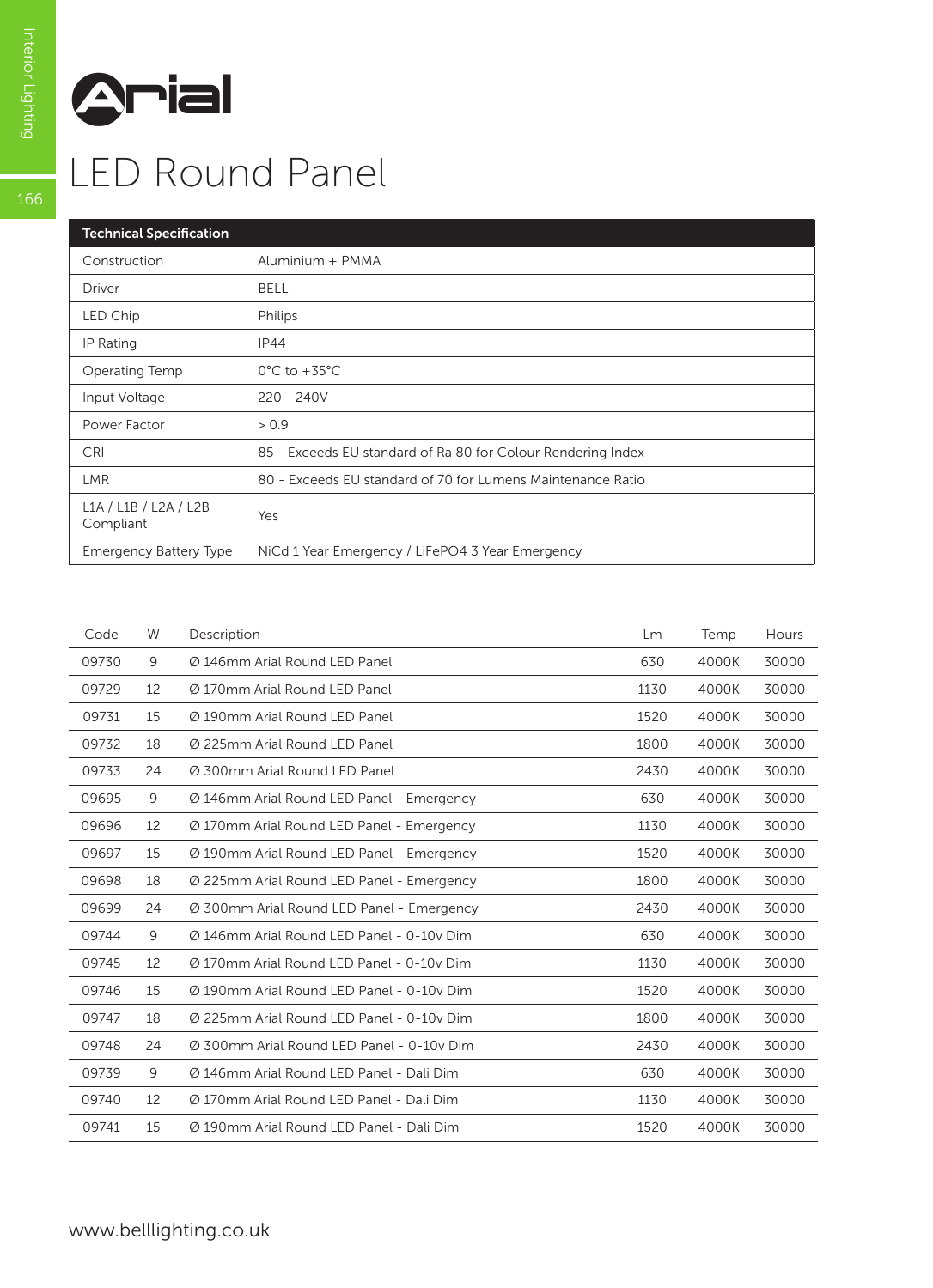

| Code  | <b>W</b> | Description                              | Lm.  | Temp  | Hours |  |  |
|-------|----------|------------------------------------------|------|-------|-------|--|--|
| 09742 | 18       | Ø 225mm Arial Round LED Panel - Dali Dim | 1800 | 4000K | 30000 |  |  |
| 09743 | - 24     | Ø 300mm Arial Round LED Panel - Dali Dim | 2430 | 4000K | 30000 |  |  |
|       |          |                                          |      |       |       |  |  |

Available on request:

• Emergency panels with 3 year battery guarantee

• Emergency 0-10V Dim

• Emergency Dali Dim

For further information call 01924 893380 or email sales@belllighting.co.uk

Emergency versions must be tested in line with the requirements of BS5266, failure to do so may effect battery life and warranty.

<sup>1</sup> Exceeds EU standard of 70 for Lumens Maintenance Ratio<br><sup>2</sup> Exceeds EU standard of RA 80 for Colour Rendering Index<br><sup>3</sup> Subject to terms & conditions (Contact Customer Service)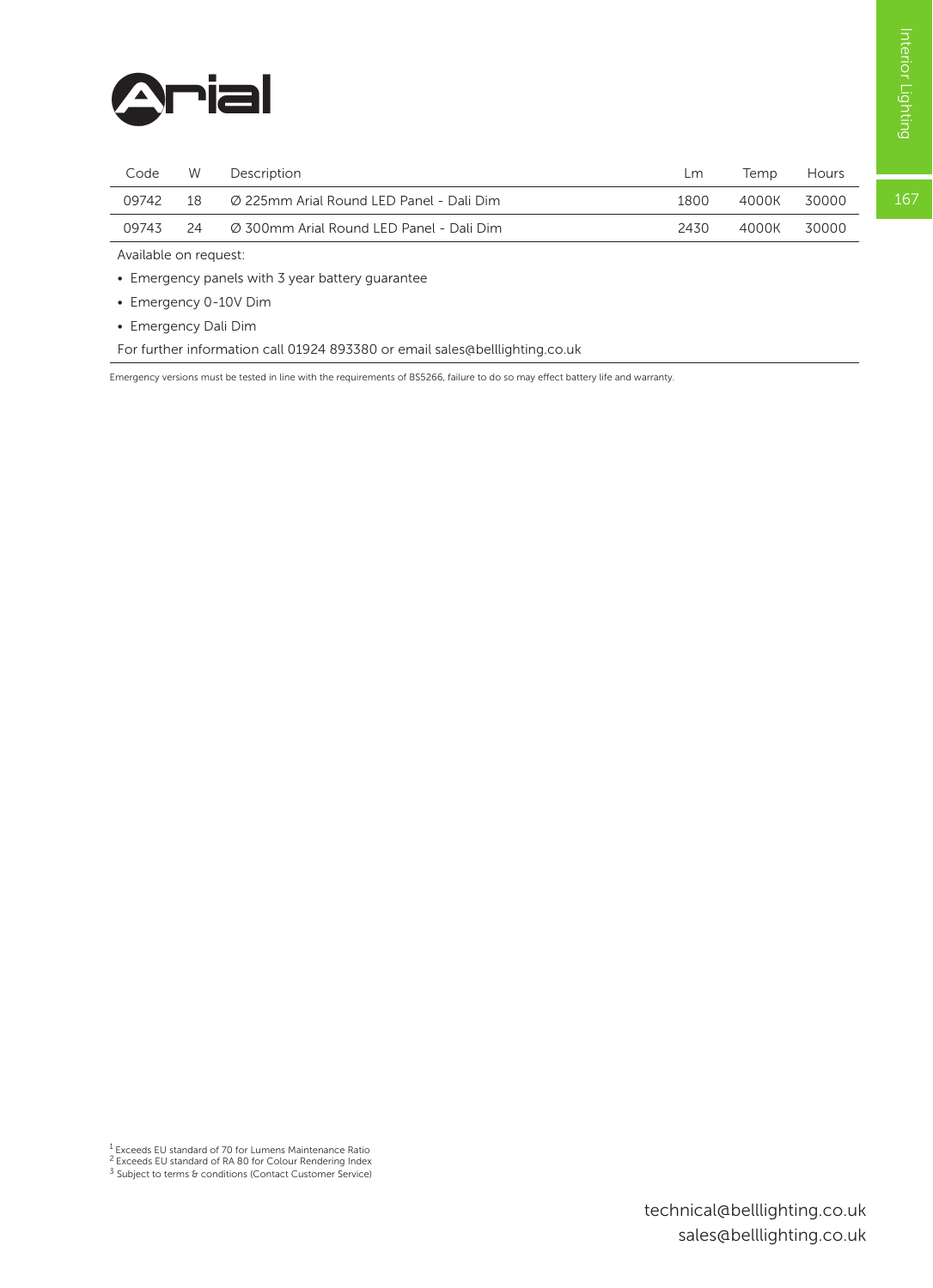¥

Ü

 $\rightarrow$